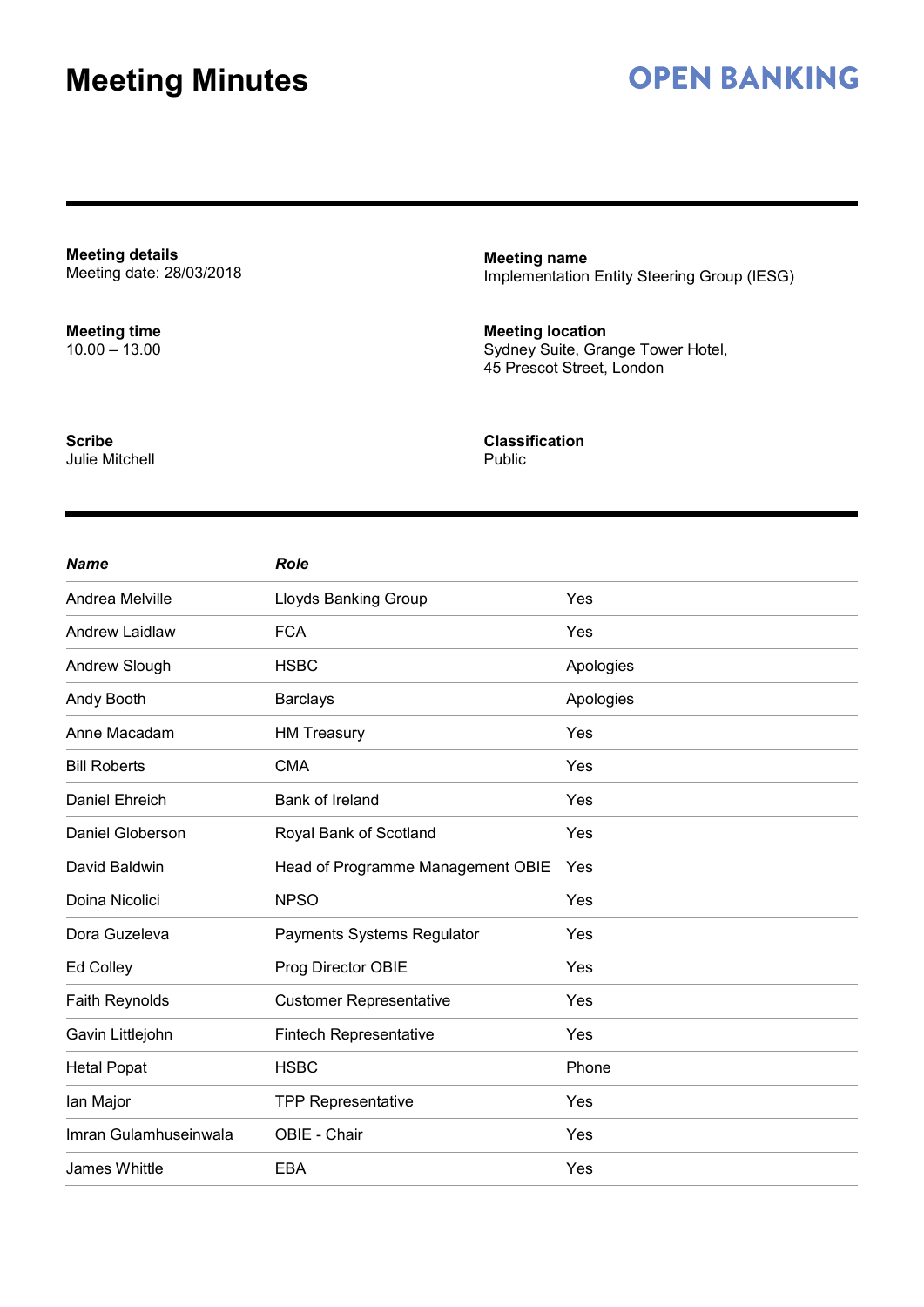## **OPEN BANKING**

| John Hutton            | Nationwide                          | Yes   |
|------------------------|-------------------------------------|-------|
| Kunal Jhanji           | OBIE and Oliver Wyman               | Yes   |
| Mark Chidley           | <b>Consumer Representative</b>      | Yes   |
| Mark Mullen            | <b>Atom Bank</b>                    | Phone |
| <b>Matthew Perks</b>   | Nationwide                          | Yes   |
| Paul Horlock           | <b>NPSO</b>                         | Yes   |
| <b>Phillip Mind</b>    | <b>UK Finance</b>                   | Phone |
| <b>Richard Lindsay</b> | Comms OBIE                          | Yes   |
| <b>Richard Rous</b>    | Lloyds Banking Group                | Yes   |
| <b>Robert White</b>    | Santander                           | Yes   |
| Roy Hutton             | <b>Allied Irish Bank</b>            | Yes   |
| Stephen Smith          | Lloyds                              | Yes   |
| <b>Thaer Sabri</b>     | <b>Electronic Money Association</b> | Yes   |
| Vickie Hassan          | Danske Bank                         | Yes   |

#### **No. Agenda item**

### **1.a HOUSEKEEPING: MINUTES AND ACTION LOG**

- **1.1. IG** opened the meeting advising the members of a new process; to ensure that main papers are circulated a week in advance, and programme updates will follow a few days later, due to the live nature of the content. Papers will be for clarification questions first and then points of view as the meeting progresses.
- **1.2. IG** confirmed minutes had been circulated and comments fed back; minutes can now be marked as final.

| <b>Action Log:</b> |                                                                                                                                                                                                                                                                                                    |               |
|--------------------|----------------------------------------------------------------------------------------------------------------------------------------------------------------------------------------------------------------------------------------------------------------------------------------------------|---------------|
| IESG 2018 301 39   | EC to organise a Lessons Learnt session for 5 of the TPPs. Webex<br>format. IG to attend, potentially Gavin Littlejohn, Ian Major and Philip<br>Mind as observers.                                                                                                                                 | Closed        |
| IESG 2018 301 40   | As part of #39, Richard to compile a list of FAQs from TPPs<br>following the webex                                                                                                                                                                                                                 | Open          |
| IESG 2018 301 49   | OBIE to develop a plan of how best to share a list of PSD2 insurers<br>that it has engaged with. (Note: OBIE are unable to act as a<br>Financial Advisor)                                                                                                                                          | Closed        |
| IESG 2018 301 50   | P6 Delivery: Delivery Discovery Restart note: detailing why we<br>have come so far and why are we not comfortable to move P6 out of<br>discovery, why it needs to stay in discovery. What are the key<br>questions we are seeking to answer and what is an approximate<br>timeline for doing that? | <b>Closed</b> |
| IESG 2018 301 51   | Strawman/Plan on a Page - release schedule for IESG on 28/03,<br>showing critical path to end of Programme.                                                                                                                                                                                        | Closed        |
| IESG 2018 301 52   | Realistic Items for August                                                                                                                                                                                                                                                                         | Closed        |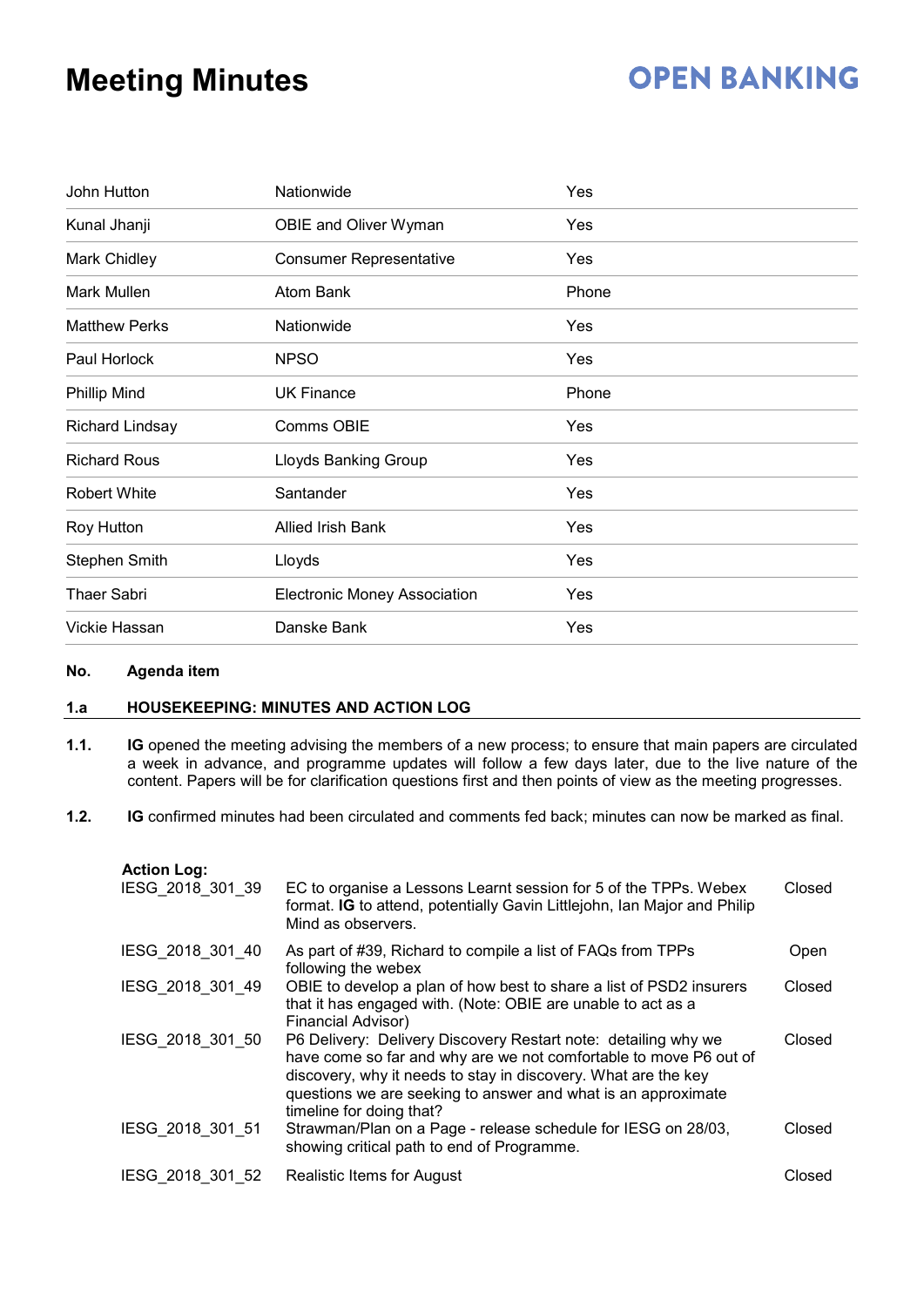# **OPEN BANKING**

| IESG 2018 301 53 | Ed to have discussion with DE @BOI on how will BOI enter the<br>ecosystem and what controls will be available.                                                                                                                                                                             | Open   |
|------------------|--------------------------------------------------------------------------------------------------------------------------------------------------------------------------------------------------------------------------------------------------------------------------------------------|--------|
| IESG 2018 301 54 | Managed Roll Out: extension and Business as Usual sandbox for<br>ecosystem enhanced support<br>EC to think about structure/narrative, enlist RL support for eco-<br>system through this period.<br>RL to have discussion with media regarding the end of MRO and its<br>proposed extension | Closed |
| IESG 2018 301 57 | KJ to organise discussion with GL / PH and include Bill Suglani to<br>discuss concerns around insurance and liabilities. KJ also to provide<br><b>IG</b> with details on the deal.                                                                                                         | Open   |
| IESG 2018 301 58 | JM to obtain latest draft of guidelines from Philip Mind and circulate<br>to IESG members.                                                                                                                                                                                                 | Open   |
| IESG 2018 301 59 | CM to update submission on P2. RL to assist in structure/drafting.<br>Suggested an extraordinary PAG to review. Paper due 26/2 for IG to<br>review 27/2                                                                                                                                    | Closed |

**1.3. GL** advised that on item 57 had not concluded.

### **1.b PROGRAMME AND MANAGED ROLL-OUT UPDATE**

**1.4. GL** advised that after discussions with Simon Waller at OBIE, the funnel diagram needed updating.

#### *ACTION: JM to circulate corrected slides to IESG members. (ACTIONED POST MEETING)*

- **1.5. GL** advised that he had anticipated more firms in the MRO (Managed Roll Out) phase. After subsequent discussions with **AL** and his colleague David Bloxage, who confirmed it takes approximately 3 – 3.5 months for an application to be processed, there are approximately 17 still to complete. **GL** updated the IESG that there were approximately 50 companies still in the "pending tray" and asked if the FCA would be able to provide the real figures to create the funnel diagram.
- **1.6. AL** agreed to consider this matter and then updated the IESG, advising that there were approximately 60 completed applications, 24 of those were either PIS or AIS permissioned and on the register.
- **1.7. BR** noted that there were very few PISPS on board. **DG** believed that was based on PSD2; the PISPS need to be reauthorized for their existing payment services, so it takes longer.
- **1.8. AL** disagreed, stating that the FCA had not stopped any firm from doing that. **AL** also confirmed that any live market firms would have had to have been authorised by January 2018, and if a company is already an authorised payment services provider, it would need to be reauthorized by the middle of April 2018.
- **1.9. GL** asked **EC** if the enrolment figure of 72 include the companies in MRO. **EC** confirmed it was. **GL** went through the numbers again, and asked if it was reasonable to expect to see an increase from 13 to 45 appear in the MRO.
- **1.10. AL** advised that in terms of timing, the FCA has up to 12 months to determine each application, and that each submission quality is variable and has its own issues – not always a straight forward process so can take a long time.
- **1.11. RH** expressed his concern on the Amber rating and around governance, citing a CMA9 memo to the Trustee, which had not been shared with the IESG. His worries centred on the OBIE repeating mistakes and expecting something different to happen in terms of delivery techniques, the overlay of additional working groups into the workflow which seem to be landing additional overheads. **RH** doesn't think this extra layer will enable a quicker result and was deeply concerned that the window for PSD2 delivery is being delayed by covering "nice to have" outcomes or items that should have been killed at evaluation stage.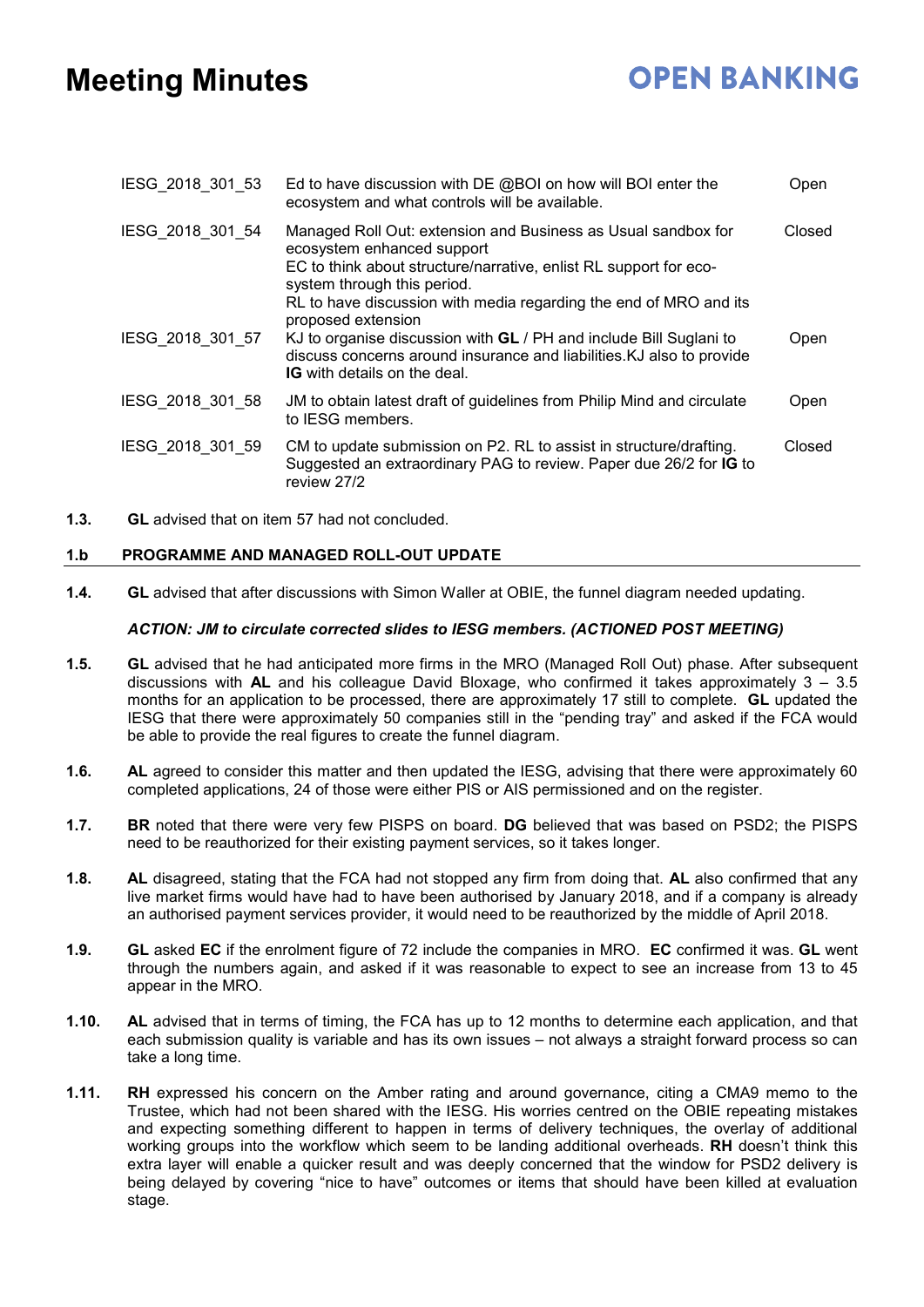**1.12. IG** stated that some of the points mentioned are valid for the Plan on a Page discussion; however, with reference to the memo, he has been working closely with the CMA to get a comprehensive response.

**OPEN BANKING** 

- **1.13. RH** also expressed his concerns around market perception; lack of delivery, timelines slip and take up of TPPS and the other banks in the industry. **RH** advised that **IG** had not informed them if any other banks were joining.
- **1.14. IG** advised there were three participants very close to announcing; with Clydesdale Bank confirming publicly they were joining OB. **GL** confirmed their start date was May 2018.
- **1.15. IG** then asked if there were any questions for the CMA9.
- **1.16. RW** raised a point for noting that the Santander line needed correcting.
- **1.17. GL** asked Lloyds Banking Group (LBG) if they could provide any more information on the synthetic test between a PISP and a TPP, which they had advised the IESG on at the February meeting. **GL** also asked if any other CMA9 had conducted a similar trial.
- **1.18. LBG** will have to revert back. **EC** confirmed that the test had been successful.
- **1.19. GL** also asked the CMA9 if they had successful interactions with their API endpoints with payment initiation. **CA** from Barclays confirmed they had. **HP** asked **EC** if the test was with a live TPP or a bank owned tester. **EC** advised it was a real TPP but using a prototype.
- **1.20. MP** asked **EC** about Yolt. **EC** advised that with regards to AIS, they have confirmed they are not ready yet or able to start synthetic testing as it would interrupt their roll out, and not in their commercial interest.
- **1.21. GL** asked if there were any plans for more aggressive testing regarding synthetic testing of PISPs across the CMA9, given there are none. The CMA9 have stated there hasn't been the anticipated throughput of PISPs. There needs to be a plan to prove it and exit from the testing process. There were suggestions in the room that OBIE could act as the PISP in this arena to enable testing; **EC** would need to look at this further before making any decision. **IG** asked what levers the OBIE had to enable this. **EC** advised there weren't any really, other than banks initiating payments with other banks and that most firms want to pursue AIS services first.
- **1.22. RW** asked if it would be wise to wait for a real app to enter the market. **IG** also suggested that the fallback would be the CMA9 executing PIS against each other.
- **1.23. RH** suggested that the CMA9 could do with some goodwill as they are under pressure to deliver and get things over the line.
- **1.24. GL** responded that he will be attending the FData quarterly members meeting and will encourage any action on PIS. **GL** added that conformance and security profiles are improving although the API surface areas are still a little uneven, but authentication is proving to be an issue. Some of the CMA9 have been slick in their operation however some are giving cause for concern. There is a process in place to provide informal feedback and he would like OBIE to consider the outputs. **GL** stated that he was pleased and supportive of the progress, but it needs standardising.
- **1.25. IG** referred to **RH** point, and advised that there was no lack of "willing" however a single immediate payment is not very compelling for a PISP in the way it is currently structured. The PISPs have advised they need to see a detailed roadmap that includes other elements.

#### *ACTION: IESG\_2018\_301\_60 - EC to provide options on how to increase the PIS on board. Provide a memo detailing OBIE options and recommendations that lay out pros/cons.*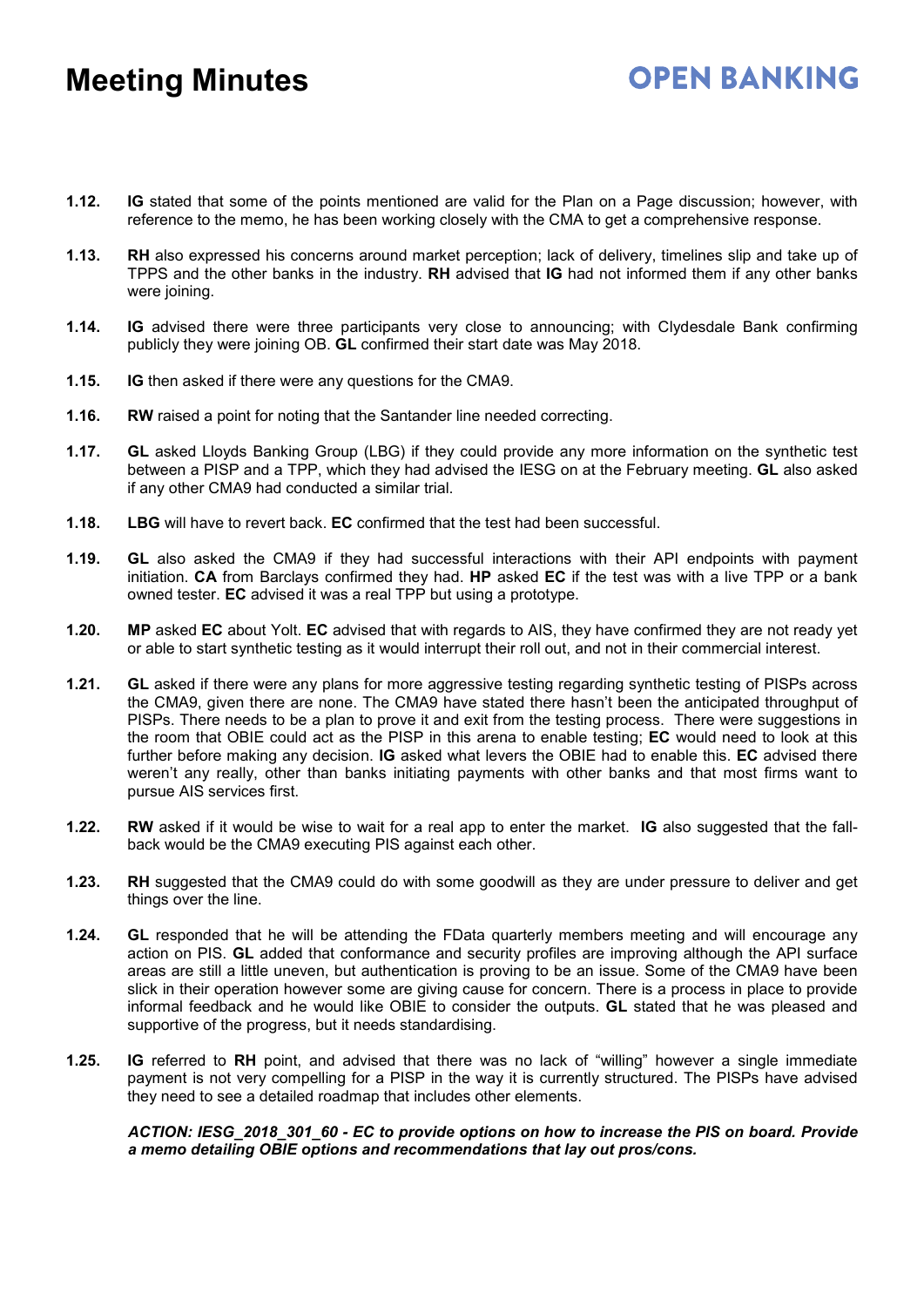## **OPEN BANKING**

#### **2.a 2018 / 19 PLAN ON A PAGE**

- **2.1. IG** advised that at the last IESG, there was a request for OBIE to develop a strawman for a delivery plan, noting that this is not final or for approval. The plan has been socialised with PMG and it is now for consideration by members of the IESG. **IG** stated that the purpose of the plan was not to re-open scope; but a pragmatic plan to get the scope to market, prioritise work packets (not remove) and if there are any changes to the November plan, these will need approval by the CMA and HMT as a matter of urgency.
- **2.2. FR** questioned the sequencing on slide six and wanted to understand the headings. **EC** advised that they are items that are currently or scheduled for evaluation. **FR** asked if there was a genuine, open evaluation or were the OBIE just going through the motions to appease stakeholders? **IG** confirmed that was not the case, and that the process is as described at the last IESG; to get the order right and to ensure transparency. **FR** asked about P8 & P5, and building and testing. **IG** replied that there was an agreement in November 2017, however on P5 and P8 there was clearly a gap on interpretation and they have gone back for narrow interpretation and are pending final sign off.
- **2.3. FR** and **EC** discussed P5 and P8 in a little more depth and questioned the integrity and the position on the slides.
- **2.4. IG** advised that a TPP should be able to create a Trusted Beneficiary (TB). **FR** advised that she had hoped that it would appear on the customer consent dashboard, as visibility and control is very important factor for the customer. **HP** commented that it was visible from HSBC's perspective. **RR** expressed concern as to whether the customer would understand what they were seeing on the dashboard.
- **2.5. IG** advised there needs to be more structure. It is critical that the CMA9 make the case to the FCA for RTS exemption. **IG** stated that this exercise distilled the core requirements of PSD2, and a wish for a more vibrant eco-system, which will the feed into the API evaluation and then in turn an endorsement for the OB standards.
- **2.6. IG** asked **EC** to compare/contrast from what was completed in November. **IG** assessed that there were not many changes, other than P5 moved from February to Summer, as Standing Orders and Future Dated Payments needs to be completed. On Confirmation of Funds, the same delay applies; in terms of PSD2 in scope accounts, PIS only; AIS is not affected.
- **2.7. MP** stated that an important clarification was required on release candidates and specification publishing. Confirming that the dates were release candidates and not publication specification. It cannot be referred to as Roadmap items individually in the development of delivery timelines. **IG** asked **EC** to explain the process behind release candidates. **EC** provided an overview and discussed the slide in detail, stating that the final publication version is scheduled for August.
- **2.8. GL** expressed concern over the six month release schedule. **IG** reaffirmed that EC's six month plan should be made to work. **AM** suggested there may be a wish to look at how OBIE prioritises things. **EC** agreed but from an industry perspective, OBIE has tried to avoid putting in specifications that need continuous consumption and development by the TPPs who are trying to get to market. **RH** asked if they could be bundled around PSD2. He agreed the plan looked good, however had concerns that some elements were being delivered late.
- **2.9. HP** advised he attended a round table with non CMA9 ASPSPs and feedback was that, although there is a roadmap that goes beyond PSD2, concern was raised that adopting the OBIE standards as the preferred compliance route may work out to be more expensive and if there is no agreement on the PSD2 items specifically, there is a view that a PSD2 compliant tool kit will not be delivered in time.
- **2.10. IG** advised that the OBIE standards are not a case of either you implement all or nothing. **IG** stressed it was clear to him that the CMA9 are in a different group from other ASPSPs who want to use the standard to meet their PSD2 requirements. It is the role of the OBIE to ensure standard contains enough for them to achieve this. **IG** added that if the OBIE wish to include additional items, there is no compunction on any ASPSP who is not part of the CMA9, and is not subject to the Order, to use those parts of the standard. As long as it has everything required for PSD2 that should suffice.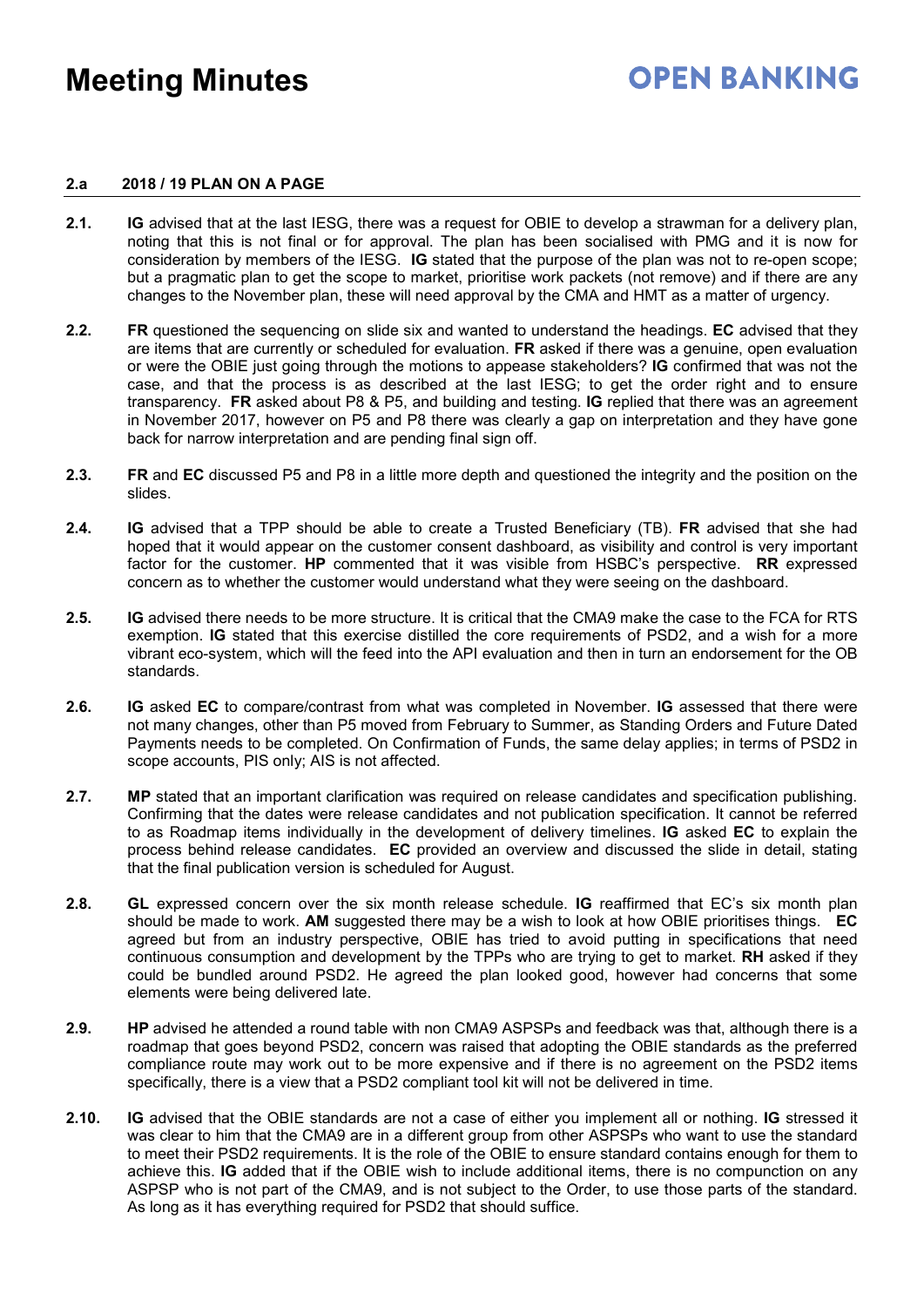## **OPEN BANKING**

- **2.11. HP** agreed with IG, but asked from a practical, developer standard; how would it work? There would be different interpretations. **IG** advised the interpretation around PSD2 will converge on a clear set of functionality, and there may be some interpretation around the margins, which will then be up to the individual firm to take up with the National Competence Authority (NCA).
- **2.12. DG** suggested it would be helpful to highlight which pieces are designed for PDS2 compliance. **IG** agreed.
- **2.13. GL** advised he had received a letter from the Commissioner leading PSD2, asking how to incentivise the alignment standards across Europe, adding that he felt things were being reviewed through a short term compliance lens. Between now and September 2019 OBIE should build the best it can and focus on the highest quality output.
- **2.14. JW** stated that the EBA are aware that setting the bar too high to achieve, can make the API standards too complex. There is a risk of perception of what the UK is doing and he is concerned. The risk is highlighted by the fact that there are different expectations in the market and agreed with DG that it should be crystal clear what OBIE expectations around that are. One standard is good, but is not the current reality, and could be quite fragmented.
- **2.15. FR** reiterated comments she had heard across the room, but stressed that she had not heard what the end goal was for consumers. **FR** asked that the OBIE take a step back and review and look at what delivers well for customers as PSD2 is not delivering a good outcome for anyone. **IG** stated that with regards to RTS, there are not many consumers who are aware of it. PSD2 is not the only law that has to be applied to. The Order is why the OBIE exists and it has use cases that are late on delivery. **IG** stated that the Order also included an obligation to ensure alignment to PSD2 and for OBIE to create the standards to make the banks compliant. **IG** agreed that some areas did need further clarification and is in discussion with the CMA and HMT to understand what those areas look like and wish to conclude sooner rather than later. There is no way OBIE can hit the deadlines and have the discussions; otherwise it will lead to errors.
- **2.16. BR** advised that as there is more work to do than originally thought, trying to reconfigure the various subprojects would be courageous but very risky.
- **2.17. IG** suggested that the intent was to obtain feedback on this paper and asked EC to provide an update. **IG** believed there was not a great deal of difference between the November plan.

#### *ACTION: IESG\_2018\_301\_61 EC/DB to provide and update Delta versus Plan, provide greater clarity to PSD2 requirements versus rest of roadmap.*

- **2.18. GL** asked if P5 release four is non-compliant; if release four was issued first? **IG** advised that this was one of the topics that he was seeking clarity on with the CMA and HMT. P5 was originally intended (in the November document) to incorporate everything with variable, recurring payments. **RR** disagreed; in the November document it stated standing orders and future dated payments. **IG** stated the absolute intention was that it refers to variable recurring payments as stipulated by the use cases. **IG** stated that it was essential to clarify what is required for PSD2 and what is required for the Order. Future dated payments and standing orders are the two elements of P5 that EC is advising to accelerate, so that the CMA9 can show the evaluation group and the NCA and have sufficient time to implement so they do "tick the box" for PSD2 requirements. **IG** suggested than rather hold up work on P5, it would be logical to continue, whilst carrying on the work on variable recurring payments in the background. This way the CMA9 have something to build against to meet the PSD2 requirements.
- **2.19. JW** expressed his concern about multiple interpretations from different areas; **FR** advised that she was confused around the role of the evaluation working group and its advisory position. She believed it was the NCA that may or may not have to take into account what the API Evaluation Working Group says, so would it be their responsibility to agree if a firm is compliant or not. **FR** felt that it would be easy to defer decisions to Europe, but could the FCA and HMT advise on what is compliant? **AL** responded, stating there were two elements in RTS exemption and the FCA are working with the EBA to get clear criteria and development around exemption both on a European and domestic level. The API evaluation group is not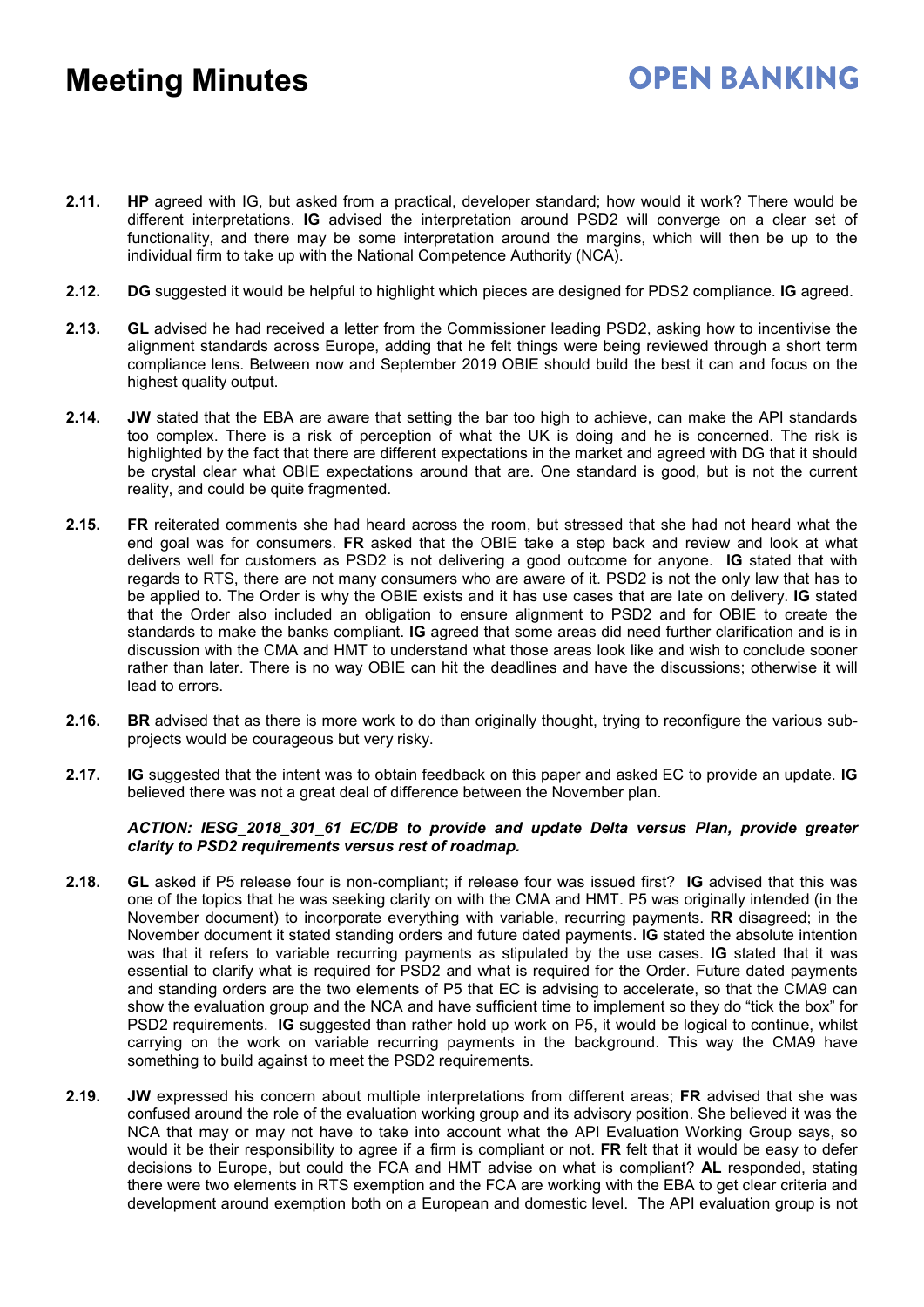## **OPEN BANKING**

clear in terms of EBA and that exemption process. **IG** asked **AL** if the EBA is going to be public in their communications to the NCA, when they state their requirements and timescales. **AL** advised that the EBA are aware of the timing issues and are working hard to make something public as quickly as possible. **IG** asked if pre-June was realistic. **AL** advised the aim would be June/July, but no decision has been taken, so cannot commit the EBA to timelines.

- **2.20. FR** expressed her concerns about the API Evaluation Working group, and the misunderstanding about the UK build. She is concerned that there is a constituency, heavily dominated by CISPS that operate in Europe, which do not have a UK presence, but also are not representative of UK AISPs. There are papers put forward, which are a mixture in terms of quality, and that the group is providing advice. **FR** felt there was no other forum to express this concern. **IG** requested that **JW** take this up off line with **FR**.
- **2.21. RR** stated in his view that he didn't believe tokenised payments was part of the agreed arrangement. And will take this off line for further discussion. **IG** held the view that variable recurring payments are included.
- **2.22. EC** referred to items that are on the plan in the "Here and Now", advising there is no time to waste. If anyone has any concerns on what is being undertaken in the next two to three weeks they should make representation directly to **IG** and **EC**. **IG** believed there were not any issues, but encouraged the CMA9 to liaise with their PMG members.
- **2.23. IM** asked does compliance mean that the standard is implemented as the standard would have been built. The TPPs will want to know if the CMA9 will use it and conform to the standards or not. **IG** advised that it will be in the new document, and referred back to the November document. **IG** had not been advised by the CMA9 that anything had changed since November.

#### **2.b TRANSITION FROM MANAGED ROLL OUT**

- **2.24. IG** asked for clarifications and questions on the Enhanced Support for MRO
- **2.25. IM** asked a question regarding track four, about directory sandbox, and did this include ASPSP sandboxes as well. **EC** confirmed it would include connections to other ASPSPs as they became available along with UAT integration testing environments when they undertake their testing on Release Two and Three.
- **2.26. IG** commented that one of the important things in the early stages of MRO was to get the TPPs to sign up to an MOU, is that still working and effective. **EC** advised the MOU has not changed or made any difference to the behaviours of the TPPs. **EC** then explained the process and stated that all TPPs to date wanted to go through this and not necessarily straight to market, although that might change in the future. **EC** expressed his concern that this process could become a barrier in the future. **GL** stated it was not an issue for the TPPs, they want a handholding process as it encourages good behaviour.
- **2.27. IG** asked if there were any other questions from the room, as there were not, **it was agreed that this was the effective mandate for the OBIE to run the MRO.**
- **2.28. RW** asked what the extended support for PIS is going to be. Will it stay in MRO? **IG** confirmed that MRO stays open for PISP. **EC** advised that any entry into the ecosystem will have this extended support around to enable them to complete testing and go to market.

#### *ACTION: IESG\_2018\_301\_64 28/03/2018 RL to devise Comms plan for end of MRO, building on operational plan documented by Simon Waller.*

*ACTION: IESG\_2018\_301\_66 28/03/2018 EC Transition from MRO: write up the MRO proposal into an operational document.*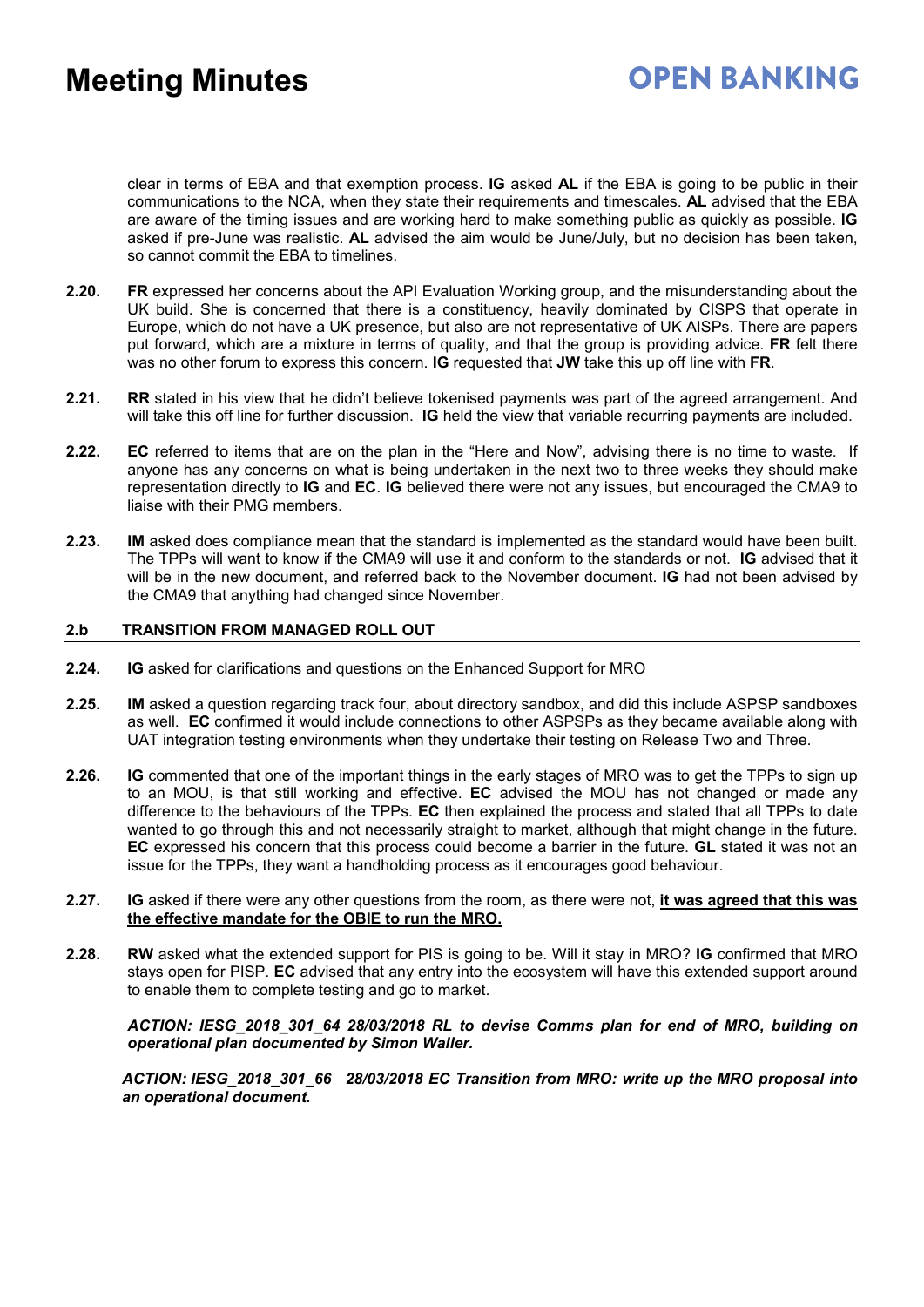## **OPEN BANKING**

#### **2.d LBG CONFIRMATION OF PAYEE REQUEST**

- **2.29. IG** advised he was switching agenda items 2.c. and 2.d to allow for discussion prior to an IESG member having to leave the meeting early and wanted to ensure all members were able to comment on this submission.
- **2.30. IG** advised that this was not a CMA/PSD2 requirement, but an additional item and request from Lloyds Banking Group and an opportunity for IESG to opine on, and to ascertain whether the CMA9 were comfortable that the OBIE undertake this request.
- **2.31. PH** provided an update on the papers and why LBG had put in this formal request. **RH** agreed that this would be useful and a good addition to support the roadmap. **RH** asked for it to be successful, would all banks and building societies need to be part of the infrastructure. **PH** agreed with **RH**, definition needs to be agreed and conversations are taking place with the NPA. The view is that if the UK market adopts this as their route to PSD2 compliance; this gives the best opportunity and will help with the regulatory focus on this matter. **RH** asked does it merely mandate all banks that have an API solution or does any API solution plug into it. Is there a need for a "lite" version for small companies? **PH** reiterated that discussions are taking place with the NPA to get this as a preferred route.
- **2.32. RW** asked if there was any idea of the requirements that will be put on the OBIE team. **EC** confirmed that OBIE broadly have the resource needed, but if it gets into the level of detail on the NPA programme, a view will be taken on where there is flexibility and what resources are required. It can be scheduled in an appropriate time frame. **IG** asked if the OBIE would need to take on additional headcount. **EC** advised that we would flex internally. **DG** challenged this by saying that he would want to see this item ring-fenced. **IG** advised that if a few extra bodies were required to make it work, then that is the route the OBIE would take.
- **2.33. RW** asked if a note could be circulated to the IESG on the design and resource requirements.

#### *ACTION: IESG\_2018\_301\_62 RL to draft letter from Trustee to CMA9 confirming intention to build Confirmation of Payee. Letter to include/or be sent with initial analysis of resource requirements and design.*

- **2.34. GL** asked if this would be added to the risk register. **IG** confirmed it would and on the Plan on a Page.
- **2.35. IG** stated that there was **Agreement in Principle** to do it as outlined in the paper.

#### **2.c DELIVERY PROCESS AND GOVERNANCE**

- **2.36. IG** advised that this submission was related to the governance process for delivery. This paper is looking to create a version for delivery items, as transparent as possible, clear stages and representation at all levels. The document has been socialised with PMG and earlier versions with PAG and their input has been included in this version. This is now the proposed adopted process for governance and delivery.
- **2.37. AM** asked how this relates to the timetable that has just been discussed, and is the OBIE sure that the governance process can deliver the timetable set out. Is there something to confirm? **EC** confirmed it does and the constraints OBIE are imposing, the restrictive timelines and volume of artefacts that need to come through, drives this. Mobilising is the key factor and clearly that needs to be agreed and start next week.
- **2.38. RH** expressed concerns about multiple streams of work going on. One issue that he is struggling with, is at each stage, there are multiple versions of the same document, so internally it is very difficult to manage the different steps and work coming out.
- **2.39. FR** on the main liked the principle, but felt the volume of paperwork makes it difficult. There needs to be a balance on transparency versus moving the analysis at pace to enable deliver. The gateways are helpful, but rather than proceed with a formal feedback process, would be to have the working groups, take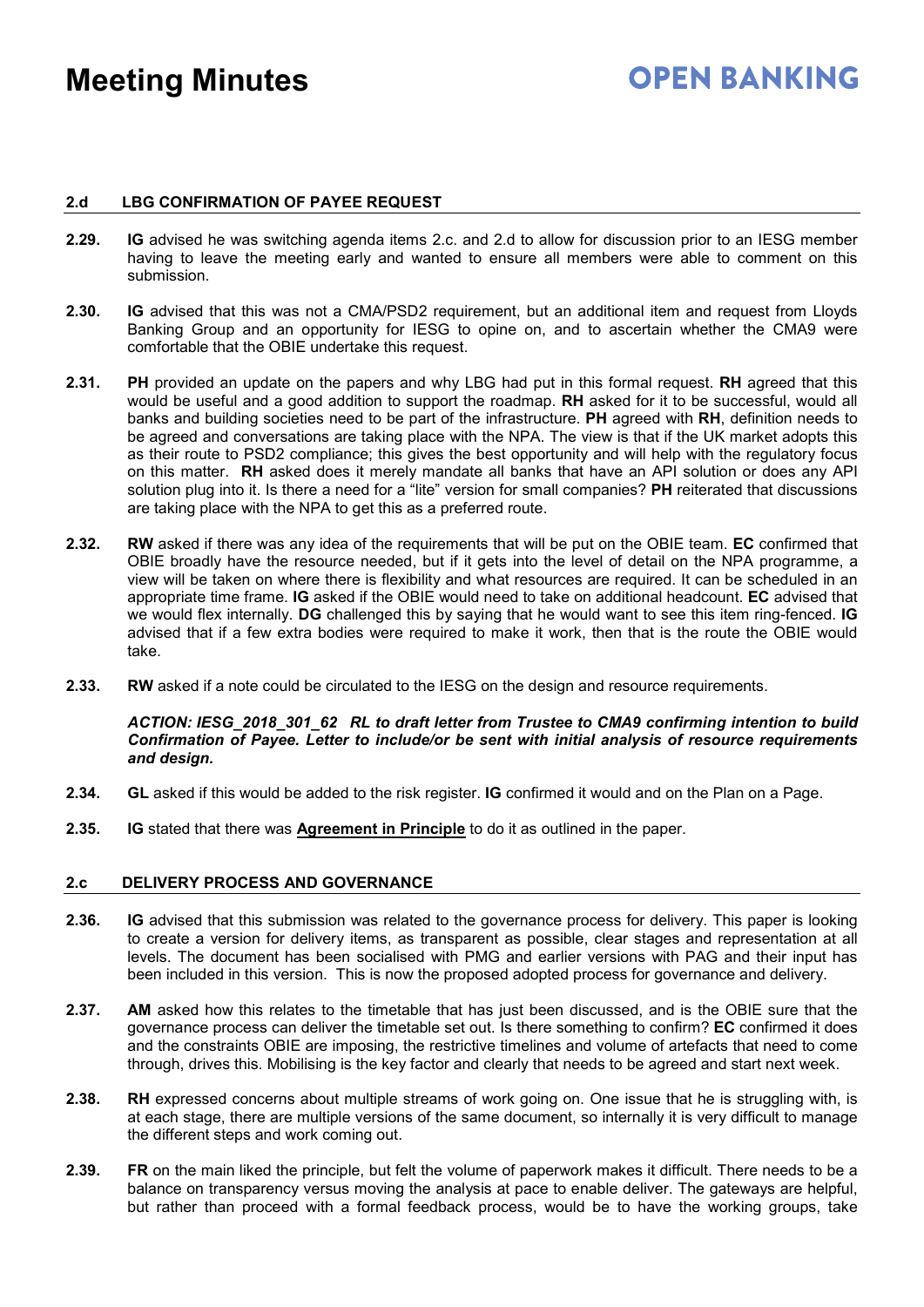feedback verbally and then create one document, which will be the final version to present to the Trustee. **IG** agreed this was a reasonable request. **MC** stated there needs to be meaningful representation and version control.

- **2.40. VH** stated that the document did not show who was feeding into what? **IG** advised there was a request from the CMA9, to provide a high level of governance flow on one page. OBIE is working to that. **EC** did not want to set any expectations about group flows as it doesn't work like that. **VH** stated that OBIE should get to that point at some stage, as it cannot work if you have the same people providing the same information to multiple groups. **EC** agreed.
- **2.41. GL** stated he believed that is was a good thing to have multi discipline teams focussing on the outcomes, but there are far too many levels, and OBIE should collapse the lower levels of the triangle.
- **2.42. IG** advised there is a broad set of process and principles and OBIE should rationalise further, the "so what's" from that can be fed back to the group.
- **2.43. CA** believed the principles were right, but felt an effective body, like PMG, should be broadened with TPPs and consumer representation. **IM** asked if she meant to deliver the programme or management group **CA** clarified that to have full stakeholder representation across the group, it needs to be viewed through two lenses – pragmatically and strategically.
- **2.44. IG** advised that PMG should be looking at the delivery of work provided to it; the members are people who can dedicate their time to running a programme and maybe they should be focused on programme management and getting some of the policy type discussion out of PMG into the broader arena. **CA** feels that the PMG is a closed door meeting and the CMA9 are not one group and they all have different views. **RH** stated that if there is one rep for the banks, he feels exposed. **EC** advised that was not the proposal.
- **2.45. KJ** advised that there are different bodies and groups that enable every CMA9 to provide their view on a range of topics.
- **2.46. FR** advised that she is also trying to get other consumer representatives incentivised to join and noted that the challenge with working groups is that "we" are there to represent a broader group, and because of this additional work is required, which causes an increase in workload. Perhaps if it were possible to collapse some of the processes, so there is only one major point of conversation, it should make it more transparent and enable on-going dialogue and more time for providing feedback to the meeting.
- **2.47. MP** stated that he was concerned about the number of forums, which makes it very difficult to provide active and quick reactions and response and take a holistic view, especially in terms of delivery.
- **2.48. TS** raised a question around working groups, that are currently meeting twice a week, and is that frequency necessary along with the governance process around IESG post the CMA order. **IG** advised that it would be included when the team review the submission and rationalise the governance further and could possibly go on the agenda for the next IESG meeting.

*ACTION: IESG\_2018\_301\_63 28/03/2018 - KJ to produce document which rationalises governance that takes in to account the views expressed at IESG and what the proposed changes are. There should be a cover note to the amended document which identifies what has changed. Should also re-state the purpose of PMG.*

### **2.e P2 UPDATE**

**2.49. IG** provided an update on the P2 submission and the paper delivered at the February meeting. A new proposal has been circulated. **IG** asked if there was a broad consensus around the recommendation made regarding polling versus real time and the idea to eventually provide standards for both and that polling is mandated and real time is voluntary for the ASPSPs.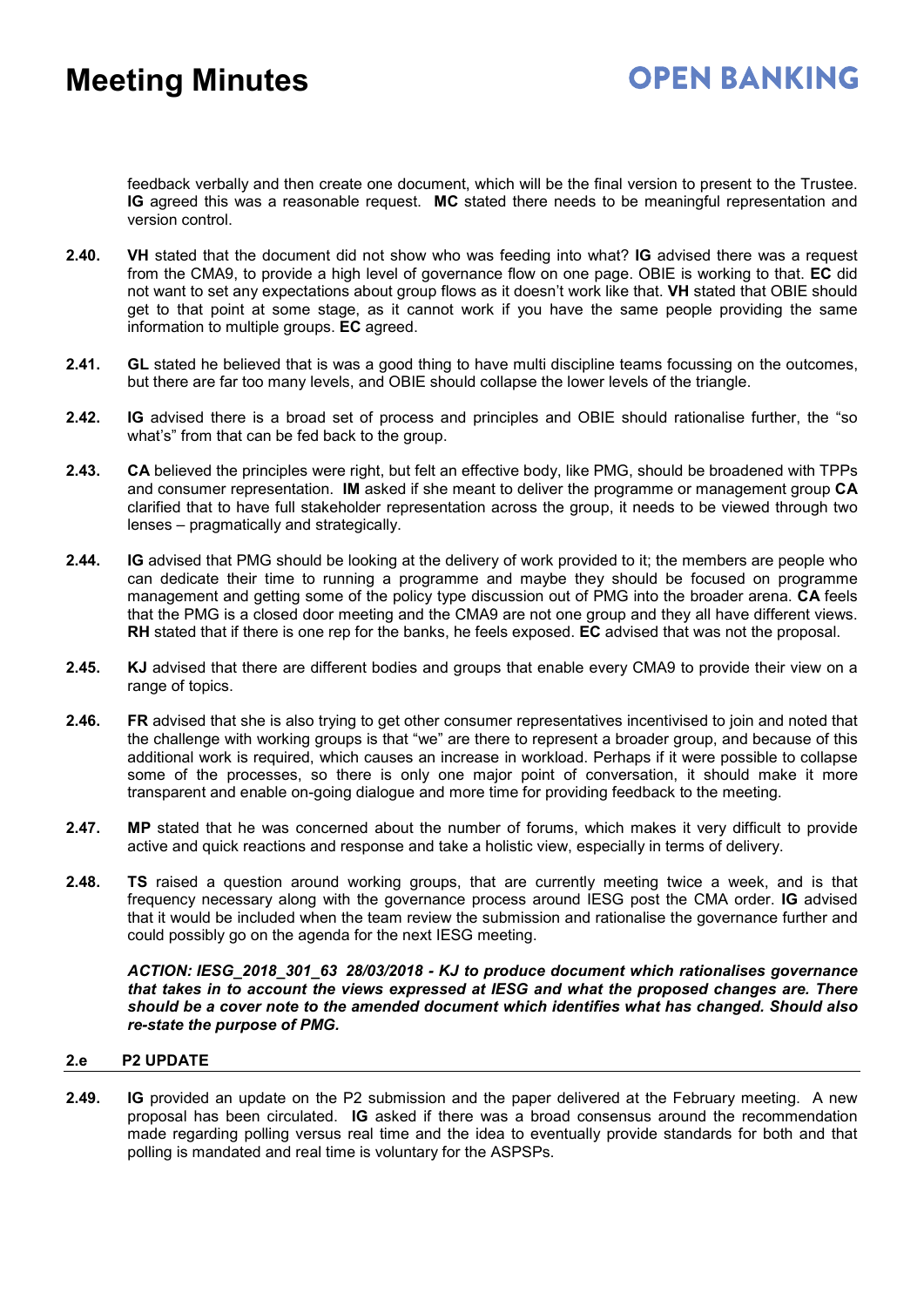**2.50. GL** asked if the OBIE were going to build both and would it be mandatory for the CMA9 to implement both. **IG** advised that polling would be mandatory and real time would be voluntary. **GL** and **RR** were not in favour of the recommendation.

**OPEN BANKING** 

**2.51. RR** recalled previous discussions which stated that a TPP must always be able to contact the customer, in the moment. That use case is only supported by real time. **RR found it odd that the OBIE was now looking at mandating polling which doesn't meet the customer need, or at requiring two sets of infrastructure at additional expense**

**2.51. RR** stated that he found it odd that the OBIE were now looking at doing the polling or both. **2.52.**

- **2.53.2.52. IG** stated that he believed the argument for doing it this way was that if a TPP infrastructure was down or they hadn't built the ability to work in real time, there was no fall back.
- **2.54.2.53. DG** asked **GL** if he wanted both. **GL** advised he preferred real time, over polling but if there is both, the TPP can make a choice. **GL** then advised he thought **IG** had inferred that it would be the CMA9's decision to implement one or both. **IG** clarified that it would be up to the CMA9 to implement real time.
- **2.55.2.54. RR** stated that the CMA9 were being told to do polling and being given the opportunity to do real time. **RR** believes that this is a half-way house option and doesn't meet the customer's needs. **GL** advised that the best option for a TPP was both and then they can choose which to use. The next best option is that the TPPs only support real time. Having some banks deliver polling and some real time is the worst option and is not something the TPP market supports.
- **2.56.2.55. GL** asked if this is the standard, then all banks that join the OB standard will have to do polling as opposed to real time. **DG** disagreed, that if someone takes on the OBIE standards for PSD2 compliance, this has nothing to do with it.
- **2.57.2.56. IG** asked if any of the CMA9 held a similar view: real time mandatory, polling voluntary. The paper contained the OBIE recommendation and **IG** now looked for a consensus. Some in the room were not ready to commit to a decision.
- **2.58.2.57. IM** and **DG** expressed a number of concerns around the integration for real time and the input required by the TPPs and its impact or effect on the customer experience. The least line of resistance for everyone to get the right status update is going to be a form of polling.
- **2.59.2.58. IG** asked **IM** if he was more in agreement with the OBIE recommendation. **IM** confirmed he was, although ideally if both were available it would be better. **IG** stated that it was important to make a final decision.
- **2.60.2.59. FR** advised that consumers want to see things in real time and have the reassurance that things are working. **IG** wanted to obtain a rough idea as to where the views were on P2 and asked for a show of hands. On the two proposals i.e. GL's and OBIE's **there was no consensus**.
- **2.61.2.60. CA** felt there was a lot of confusion around this and would like to take time before settling on a final decision. **IG** reaffirmed that he was not forcing a vote on the item, just trying to establish that there was still no consensus.
- **2.62.2.61. MP** asked that if the polling option is not going to be mandated, would it be worthwhile holding off entirely, given that OBIE doesn't want lots of options. **IG** suggested taking a step back and to look at this again, and the process around it.
- **2.63.2.62. RW** asked if there was a consensus that both polling and real time are valid options. Should both be mandatory? This has been going round and he supported the need for both being mandatory, so consensus is not far off.